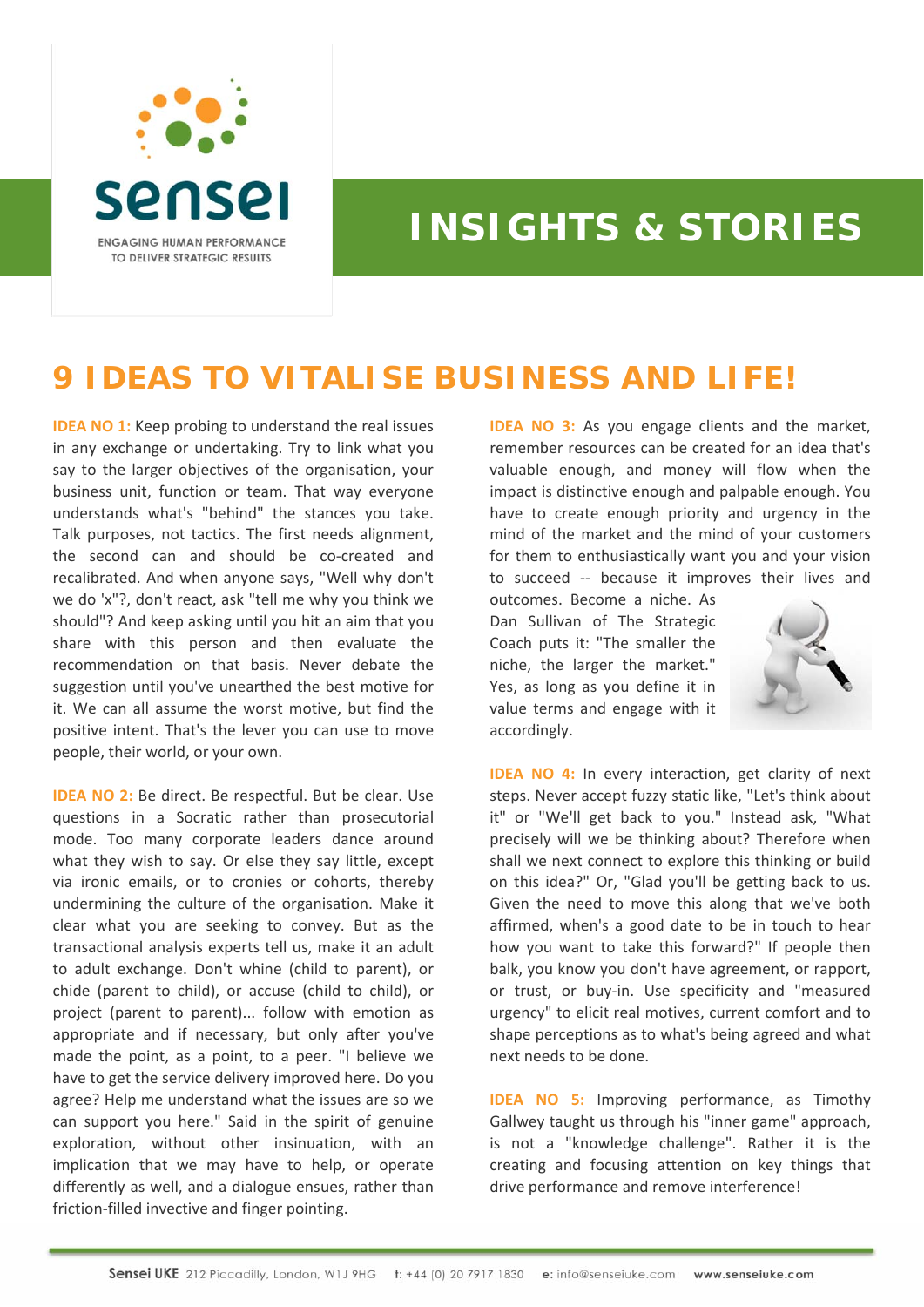You identify learnable skills that you work on with deliberate practice (practice that isolates and focuses on a key component of performance, like the right amount of 'edge' needed when downhill skiing, the ability to bridge from exploratory questions in sales, or for singers to use breath rather than pushing out through the vocal chords). And you set to improve iteratively through deliberate practice, removing three types of interference whenever possible.

The first, our own self-destructive internal commentary. The best technique is not to debate it, but just shift attention back to the performance. The second, other people's well intentioned coaching, which is often a commentary on what works for them, not necessarily you. Request they focus on the outcome in broad terms, not minute details as to how to produce it. For example, ski coaches do much better when they say, "Focus on and practice standing up at the end of a turn," rather than, "Look up, straighten your legs, shift weight between skis, face downward..." Who can possibly keep that straight and NOT look like a marionette? Third, the "interference" of dysfunctional processes, equipment, infrastructure, or lack of relevant insight. So if you don't understand the sales cycle, have poor material, and haven't seen your product or service in action, all the "questioning" and "bridging" will seem artificial.

Locate the source of the "interference" that prevents great performance, identify the improvable most relevant skills, and put awareness into deliberate practice. Breakthroughs will occur!

**IDEA NO 6:** Whatever you are currently working on is both today's challenge and tomorrow's recommen‐ dation. We have to manage the both/and duality of improving performance, while also creating the future. If we take our eye off either, we sacrifice what we can deliver. Imagine a project where we sweat the details of execution to the nth degree, lose sight of the market insight that launched the project at the beginning and fail to "stress test" our tactics against the original consumer "wow‐say" the project was initiated to deliver. We can all too easily get lost in the fog of activity and forget to focus on what really matters. Show me the leader who knows the few vital things in a project to never forget and to always further, and I'll show you someone who will drive success. Never major in minors, and always sift the essential from the incidental.

**IDEA NO 7:** Careers and key business relationships both work by dint of natural progression. They advance via milestones and by goal posts that are continually moving. Instead of seeing how much competence you can radiate (if you have it, the radiating will be natural), look instead to the following and your career will flourish and your relationships will blossom:

- $\checkmark$  In what ways can I make other people more confident in what we are progressing?
- $\checkmark$  How can I make my boss and team-mates smarter because I'm on their team?
- $\checkmark$  How can I help my team and its members to succeed?
- $\checkmark$  How can I create excitement about the things I'm working on?
- $\checkmark$  How can I become impeccable in commitments and follow‐through?
- How can I improve the art of speaking with passion (as if I were right) and listening with humility (as if I could be wrong)?



**IDEA NO 8:** Never be cowed by position. Insist on having value‐ for-value exchanges. When clients don't return calls, I'll check back, but will release dates they refused to confirm

(much to their chagrin when they wake up one day and decide they MUST have that date!). I have no diffidence in asking people to honor their commitments. Not to do so, respectfully but firmly, relegates you to stooge‐status. We all know things can intrude, and should be reasonably forbearing. But we also have to remind people that partnership (which is all professionals offer, in companies or between businesses) is a two‐way street paved with mutual accountability and trust.

Don't train people to treat you as an accessory, an afterthought or a replaceable piston rod. Equally don't preen, don't strut and don't perpetually blow your own horn. Let your actions speak and be proud to showcase those, but as Mark Twain observed, "Noise proves nothing; often a hen that has merely laid an egg cackles as if she had discovered an asteroid." Be gracious, be flexible and pick your battles and be magnanimous with the rest. You'll create a justifiable well of good will you can draw on when you need to.